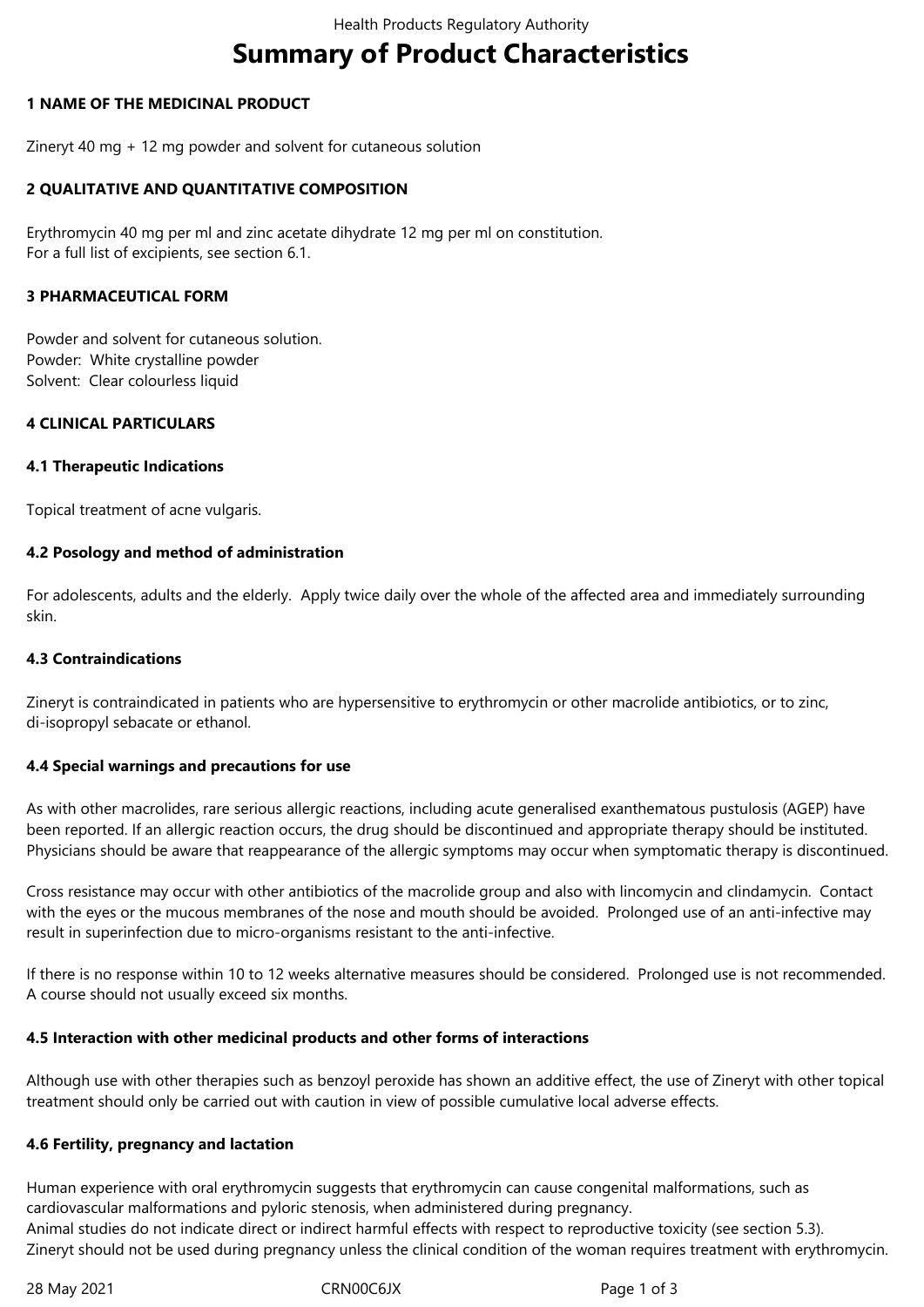#### Health Products Regulatory Authority

It is recommended that the preparation should be used with caution in lactating women who are breast feeding, and on areas away from the chest.

# **4.7 Effects on ability to drive and use machines**

None.

# **4.8 Undesirable effects**

The following adverse drug reactions were reported:

| System Organ Class                     | Uncommon<br>$( \geq 1/1,000 \text{ to } < 1/100 )$                                                | Very rare<br>(<1/10,000)<br>Not known (cannot be estimated from<br>the available data) | Not known<br>(cannot be<br>estimated from<br>the available<br>data) |
|----------------------------------------|---------------------------------------------------------------------------------------------------|----------------------------------------------------------------------------------------|---------------------------------------------------------------------|
| Immune system disorders                |                                                                                                   | Hypersensitivity                                                                       |                                                                     |
| Skin and subcutaneous tissue disorders | Pruritus<br>Erythema<br>Skin irritation<br>Skin burning sensation<br>Dry skin<br>Skin exfoliation |                                                                                        | Acute<br>generalised<br>exanthematous<br>pustulosis<br>(AGEP)       |

## Reporting of suspected adverse reactions

Reporting suspected adverse reactions after authorisation of the medicinal product is important. It allows continued monitoring of the benefit/risk balance of the medicinal product. Healthcare professionals are asked to report any suspected adverse reactions via HPRA Pharmacovigilance, Earlsfort Terrace, IRL - Dublin 2; Tel: +353 1 6764971; Fax: +353 1 6762517. Website: www.hpra.ie; E-mail: medsafety@hpra.ie

#### **4.9 Overdose**

It is not expected that overdosage would occur in normal use. Patients showing idiosyncratic hypersensitivity should wash the treated area with copious water and simple soap. Swallowing the entire contents of a single pack of Zineryt would mainly lead to symptoms associated with alcohol intake.

## **5 PHARMACOLOGICAL PROPERTIES**

## **5.1 Pharmacodynamic properties**

Erythromycin is known to be efficacious, at 4%, in the topical treatment of acne vulgaris. Zinc, topically, is established as an aid to wound healing. The zinc acetate is solubilised by complexing with the erythromycin, and delivery of the complex is enhanced by the chosen vehicle.

## **5.2 Pharmacokinetic properties**

The complex does not survive in the skin, and erythromycin and zinc penetrate independently. The erythromycin penetrates, and is partially systemically absorbed (0 - 10% in vitro, 40 - 50% in animal studies); that portion absorbed is excreted in 24 - 72 hours. The zinc is not absorbed systemically.

## **5.3 Preclinical safety data**

No relevant pre-clinical safety data has been generated.

## **6 PHARMACEUTICAL PARTICULARS**

#### **6.1 List of excipients**

Di-isopropyl sebacate

28 May 2021 CRN00C6JX Page 2 of 3